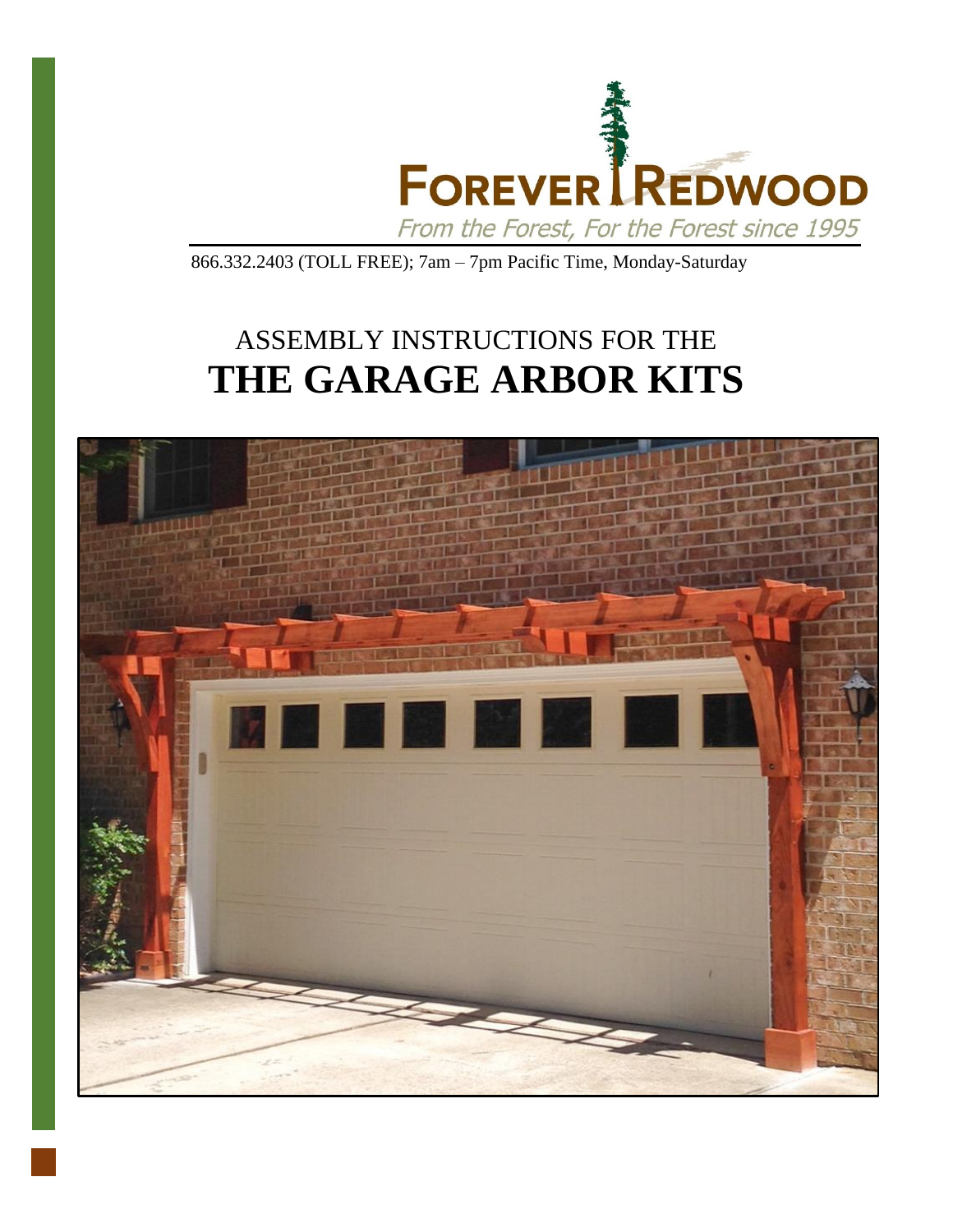|                  | Ż.          |              | $\mathcal{L}$            | 3            | 4                        | $\mathbf{\hat{z}}$ | $\circ$       | $\overline{ }$           |
|------------------|-------------|--------------|--------------------------|--------------|--------------------------|--------------------|---------------|--------------------------|
| CONTENT OF BOXES | Drawing     |              |                          |              |                          |                    | ١             |                          |
|                  | Description | Posts        | Support                  | Brace        | Rafter                   | Central Supports   | Slats         | <b>Boots</b>             |
|                  | Qty.        | $\mathbf{c}$ | $\overline{\mathcal{C}}$ | $\mathbf{c}$ | $\overline{\mathcal{C}}$ | Will<br>vary.      | Will<br>vary. | $\overline{\mathcal{C}}$ |

Note: Part numbers in the Content of Boxes Table are for reference only. These do not match to the numbers marked on the parts sent. *Note: Part numbers in the Content of Boxes Table are for reference only. These do not match to the numbers marked on the parts sent.*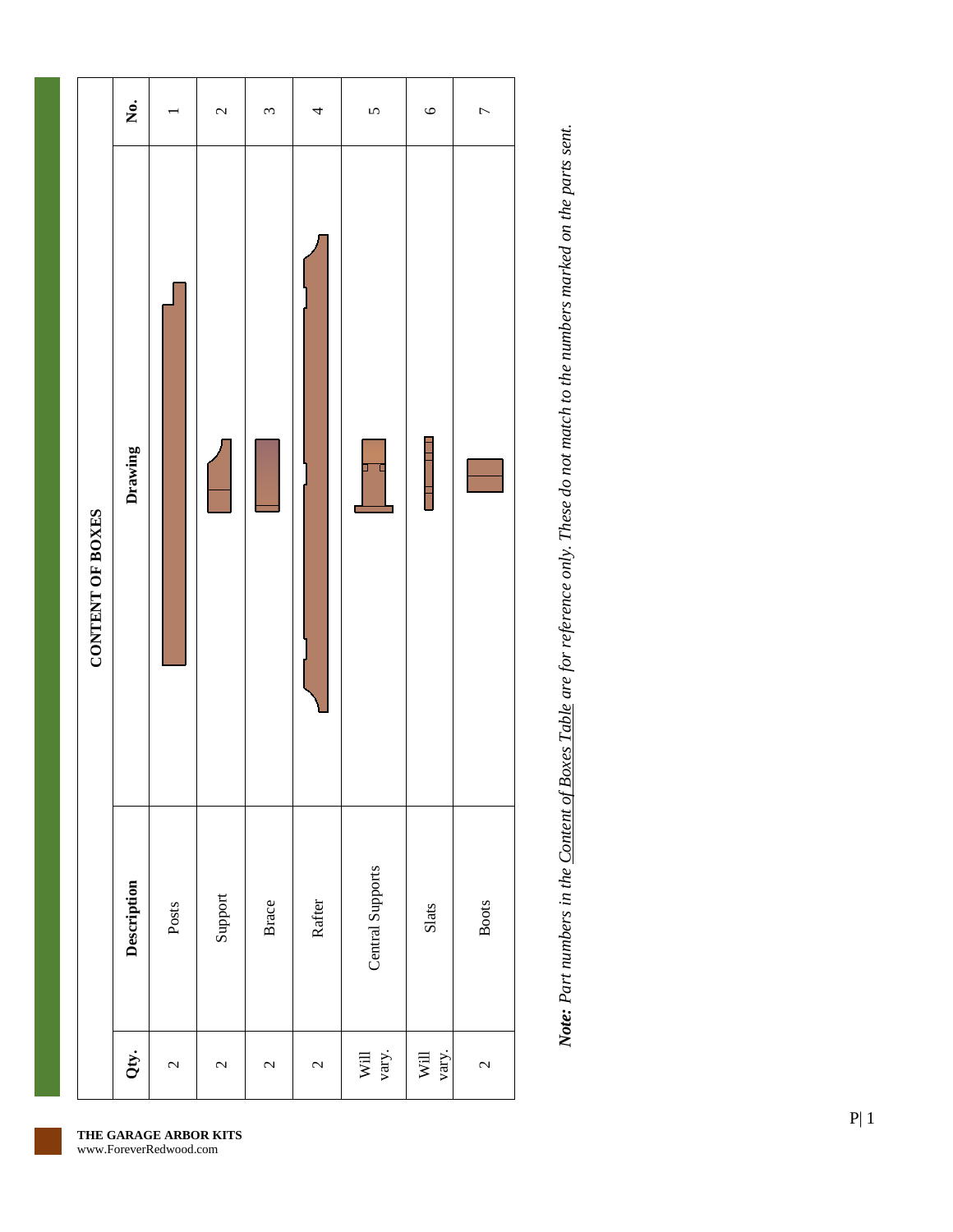|               | ,<br>Š      | ₹                                                                                                                                                                                                                                                                                                                                                                  | $\mathbf{m}$                                                              | $\cup$                                                                       | $\Box$                                                                        | $\Box$                                                                                                           | $\mathbb{L}$                                                                                                                             | $\circlearrowright$                                                   | Η       |                               |                        |
|---------------|-------------|--------------------------------------------------------------------------------------------------------------------------------------------------------------------------------------------------------------------------------------------------------------------------------------------------------------------------------------------------------------------|---------------------------------------------------------------------------|------------------------------------------------------------------------------|-------------------------------------------------------------------------------|------------------------------------------------------------------------------------------------------------------|------------------------------------------------------------------------------------------------------------------------------------------|-----------------------------------------------------------------------|---------|-------------------------------|------------------------|
| HARDWARE LIST | Drawing     | ä.                                                                                                                                                                                                                                                                                                                                                                 |                                                                           | <b>THE REAL PROPERTY AND EXPERIES</b>                                        |                                                                               |                                                                                                                  | <b>Experience and adventure construction</b>                                                                                             |                                                                       |         |                               |                        |
|               | Description | (To attach the anchor bases to the ground).<br>$\frac{1}{2}$ $\frac{1}{2}$ $\frac{1}{2}$ $\frac{1}{2}$ $\frac{1}{2}$ $\frac{1}{2}$ $\frac{1}{2}$ $\frac{1}{2}$ $\frac{1}{2}$ $\frac{1}{2}$ $\frac{1}{2}$ $\frac{1}{2}$ $\frac{1}{2}$ $\frac{1}{2}$ $\frac{1}{2}$ $\frac{1}{2}$ $\frac{1}{2}$ $\frac{1}{2}$ $\frac{1}{2}$ $\frac{1}{2}$ $\frac{1}{2}$ $\frac{1}{2}$ | (To attach the posts to the anchor bases).<br>$5/16''$ X 3 $''$ Lag Bolts | (To attach the supports to the posts).<br>$5/16''$ X $5\frac{1}{2}$<br>Tolts | (To attach the braces to the posts).<br>$3/8$ $^\prime$ X $8$ $^\prime$ Bolts | (To attach the supports to the braces).<br>$3/8$ $\rlap{.}{\prime}$ X $8$ $\rlap{.}{\prime}$ $\lbrack$ Lag Bolts | attach the slats to the rafters. / To attach the<br>(To attach the rafters to the supports./To<br>boots to the posts).<br>3" Deck Screws | (To attach the central support to the Rafter).<br>$5/16''$ X 4" Bolts | Washers | $5/16$ $^{\prime\prime}$ Nuts | $3/8$ $^{\prime}$ Nuts |

Note: Dimensions of your hardware will vary depending on size. *Note: Dimensions of your hardware will vary depending on size.*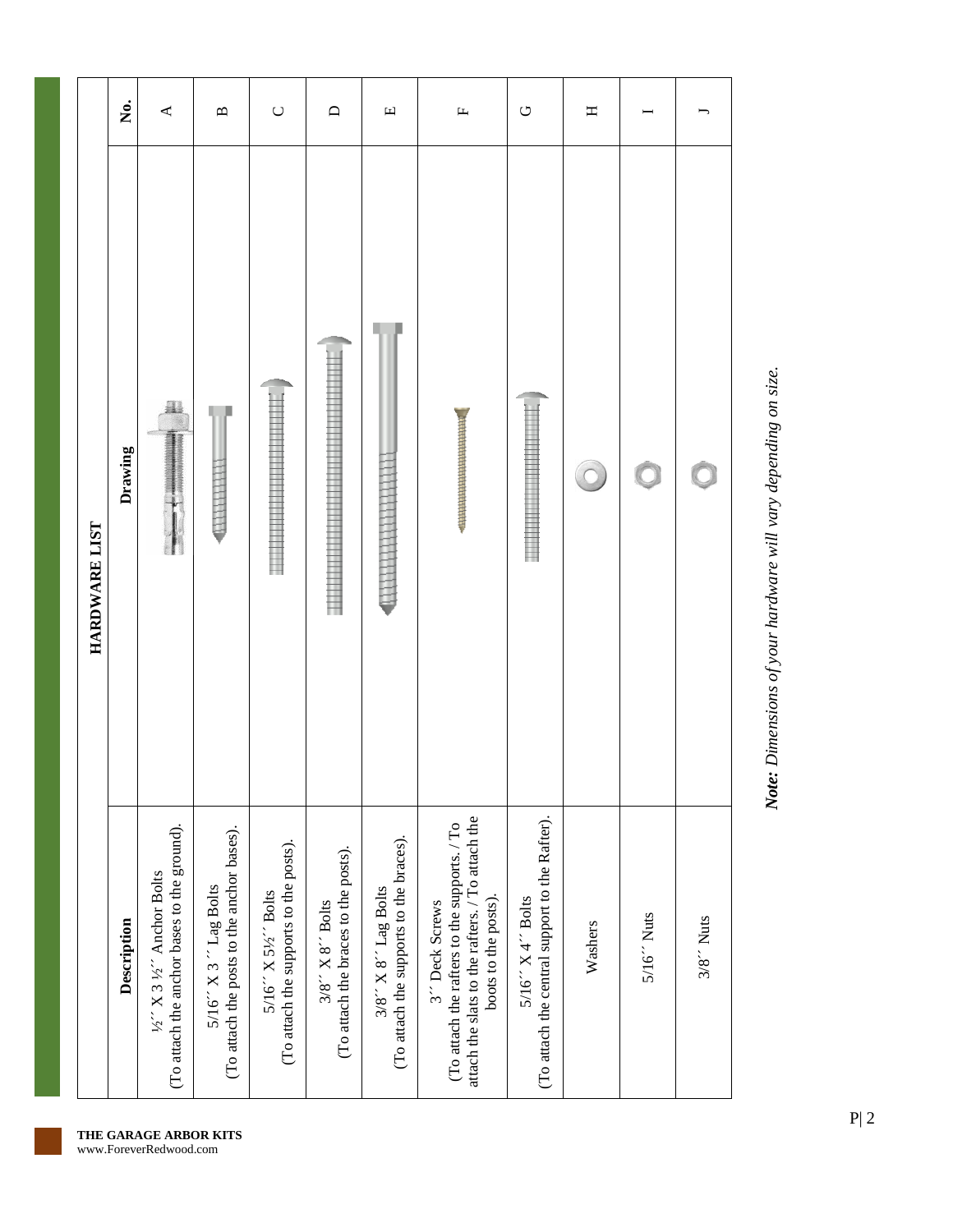| DESCRIPTION      | ż           |
|------------------|-------------|
| Posts            |             |
| Support          | $\mathbf 2$ |
| Brace            | 3           |
| Rafter           | 4           |
| Central Supports | 5           |
| Slats            | $\circ$     |
| <b>Boots</b>     |             |

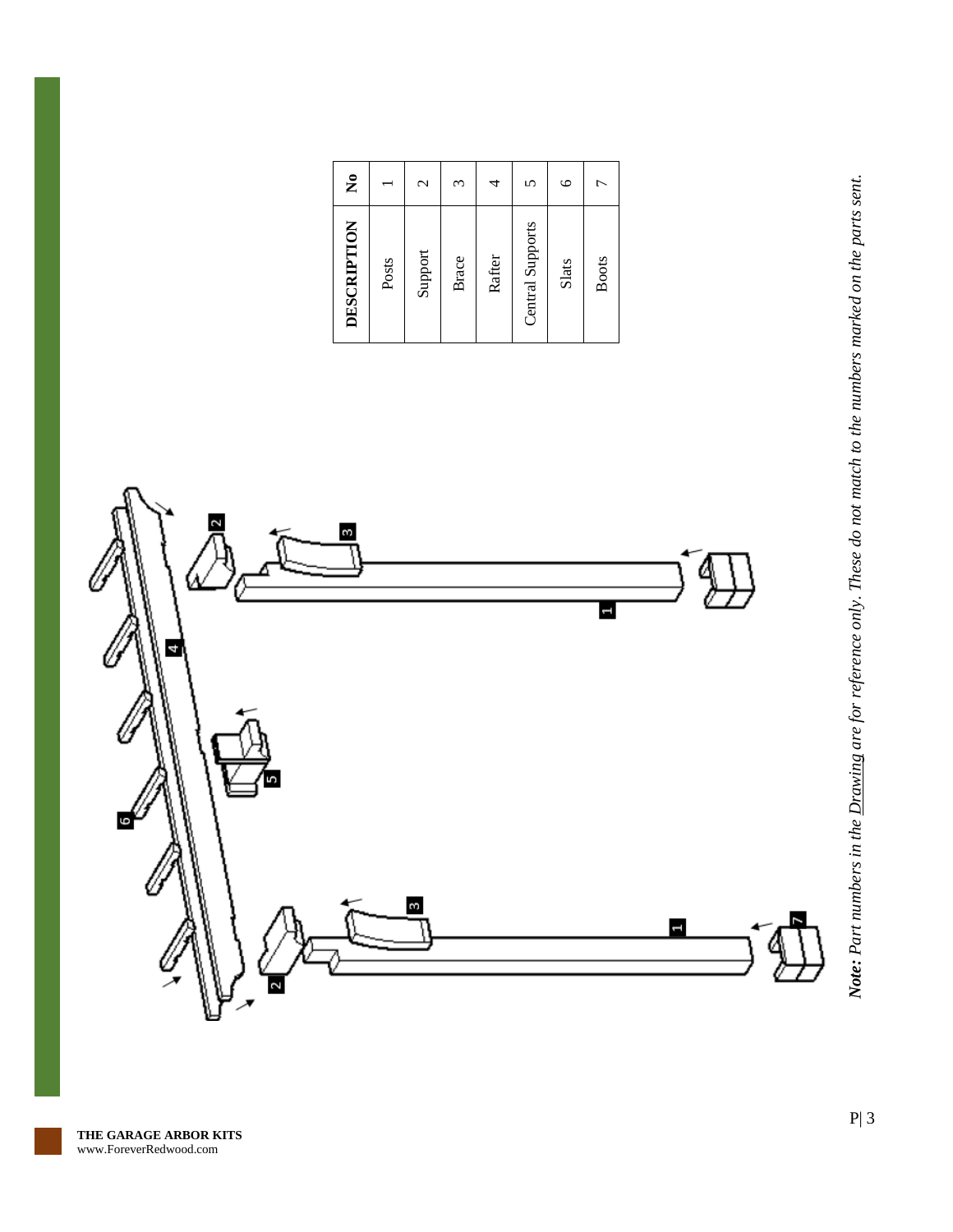**NOTE:** In order to know where the post needs to be placed, check the numbers on them. If the post is not marked, then place the single Supports on the ground to locate the markings for each post position and clearly set your bearings. ("Don´t attach yet, only place them on the ground to begin with").

Step 1: Placed your posts. Each part has a series of numbers that indicate where to attach the part with the corresponding number.



**Step 2:** Attach the supports **(2)** to the posts with 5/16´´ X 5 ½ Bolts **(C)**. Each part has a series of numbers that indicate where to attach the part with the corresponding number.

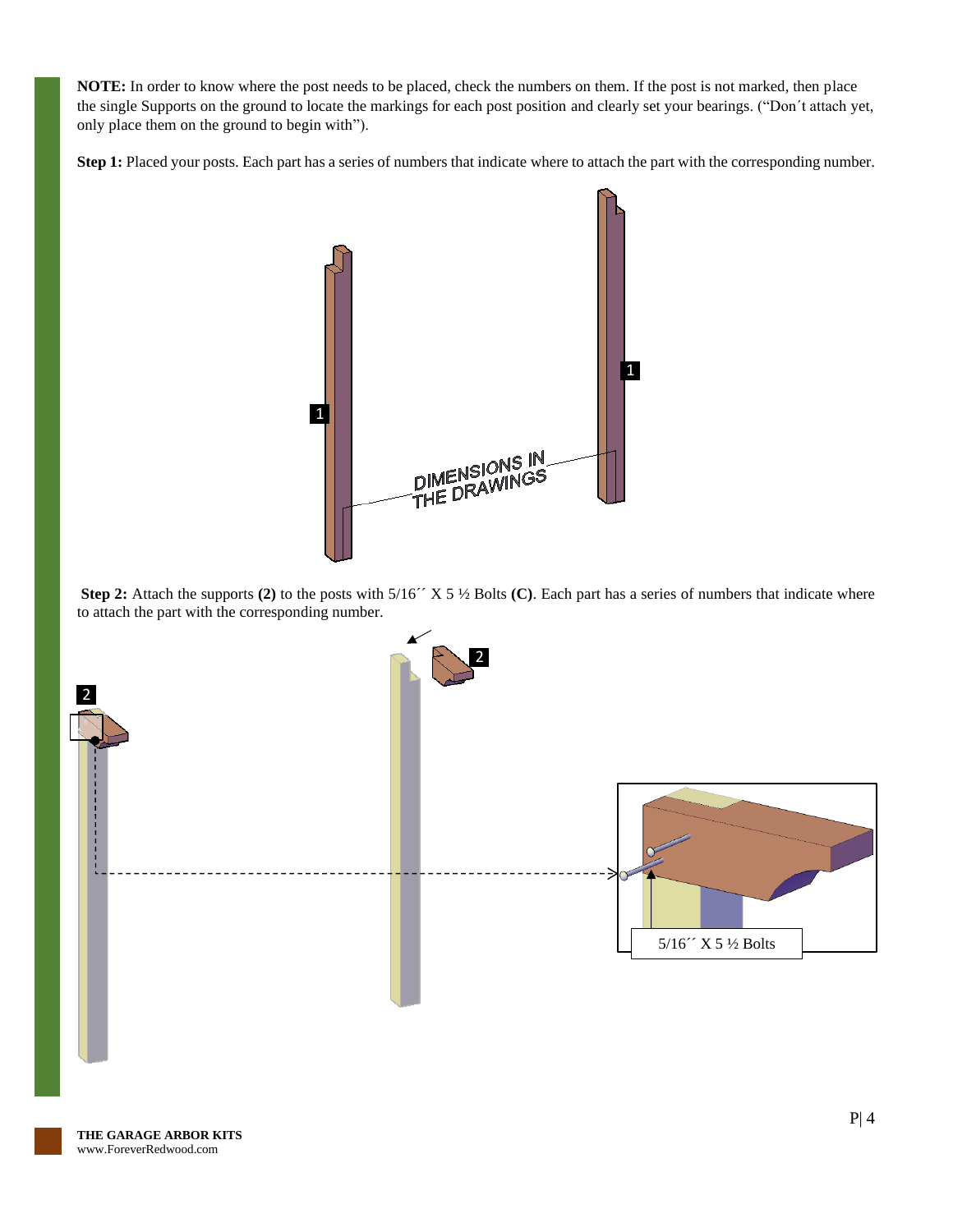**Step 3:** Attach the braces **(3)** to the posts with 3/8´´ X 8´´ bolts **(D)**. After that, attach the braces **(3)** to the support with 3/8´´ X 8´´ lag bolts **(E)**. Each part has a series of numbers that indicate where to attach the part with the corresponding number.



**Step 4:** Attach the rafters **(4)** to the posts with 3´´ deck screws **(F)**. Each part has a series of numbers that indicate where to attach the part with the corresponding number.

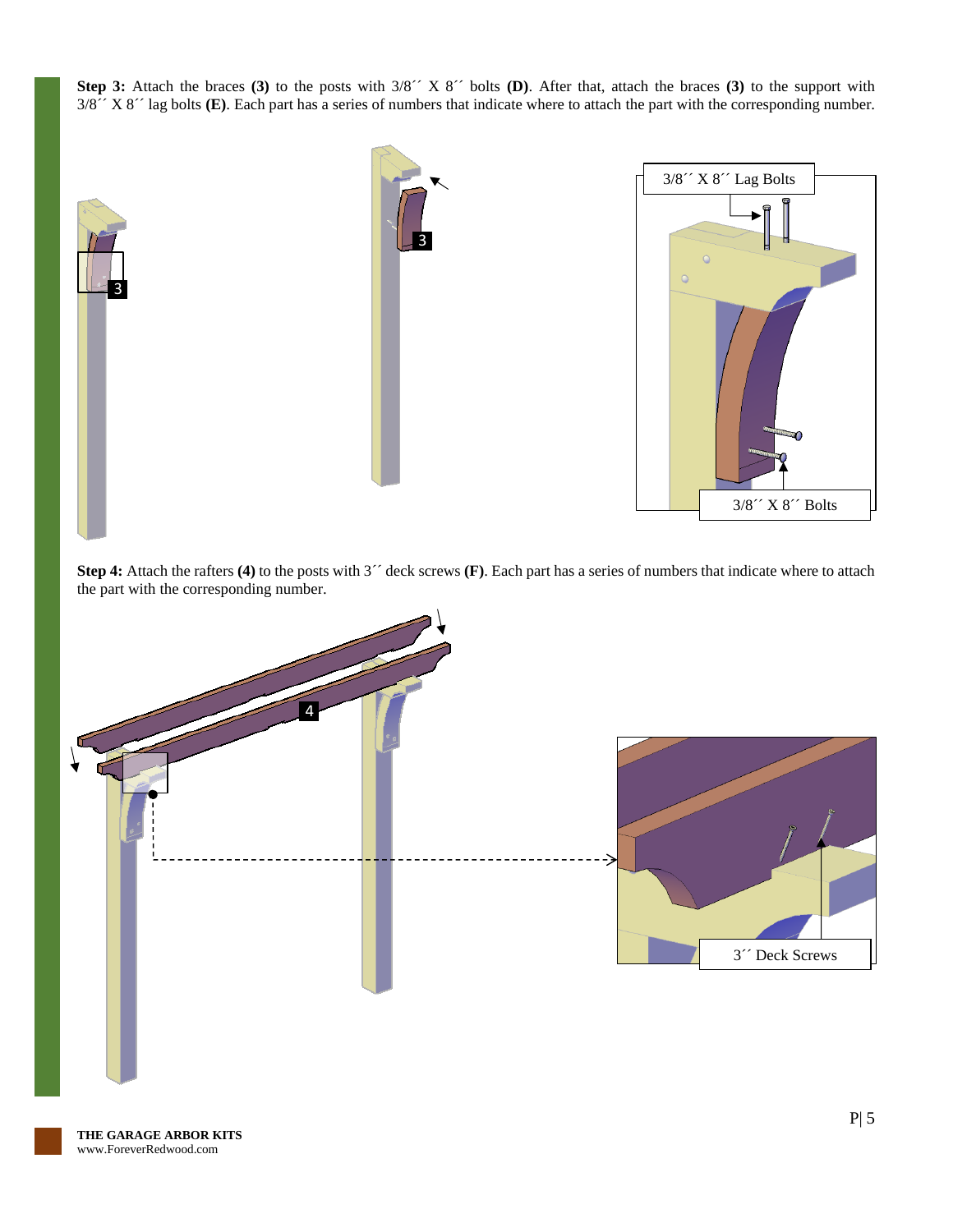**Step 5:** Attach the central support (5) to the posts with  $5/16''$  X 4<sup> $\prime\prime$ </sup> (G). Each part has a series of numbers that indicate where to attach the part with the corresponding number.



**Step 6:** Attach the slats (6) to the posts with 3<sup>22</sup> deck screws (F). Each part has a series of numbers that indicate where to attach the part with the corresponding number.

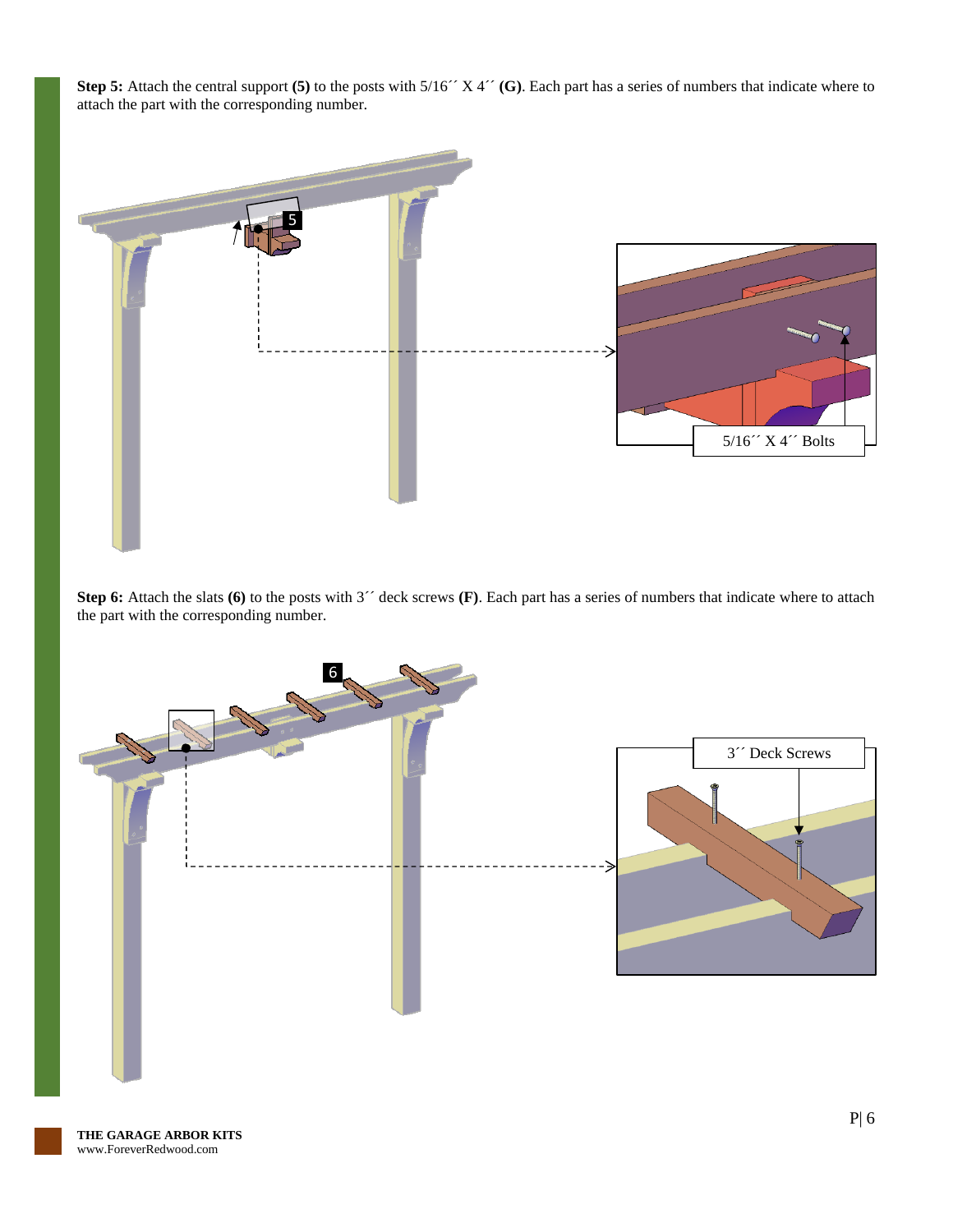**Step 7:** Attach the boots (6) to the posts with 3<sup>2</sup> deck screws (F). Each part has a series of numbers that indicate where to attach the part with the corresponding number.